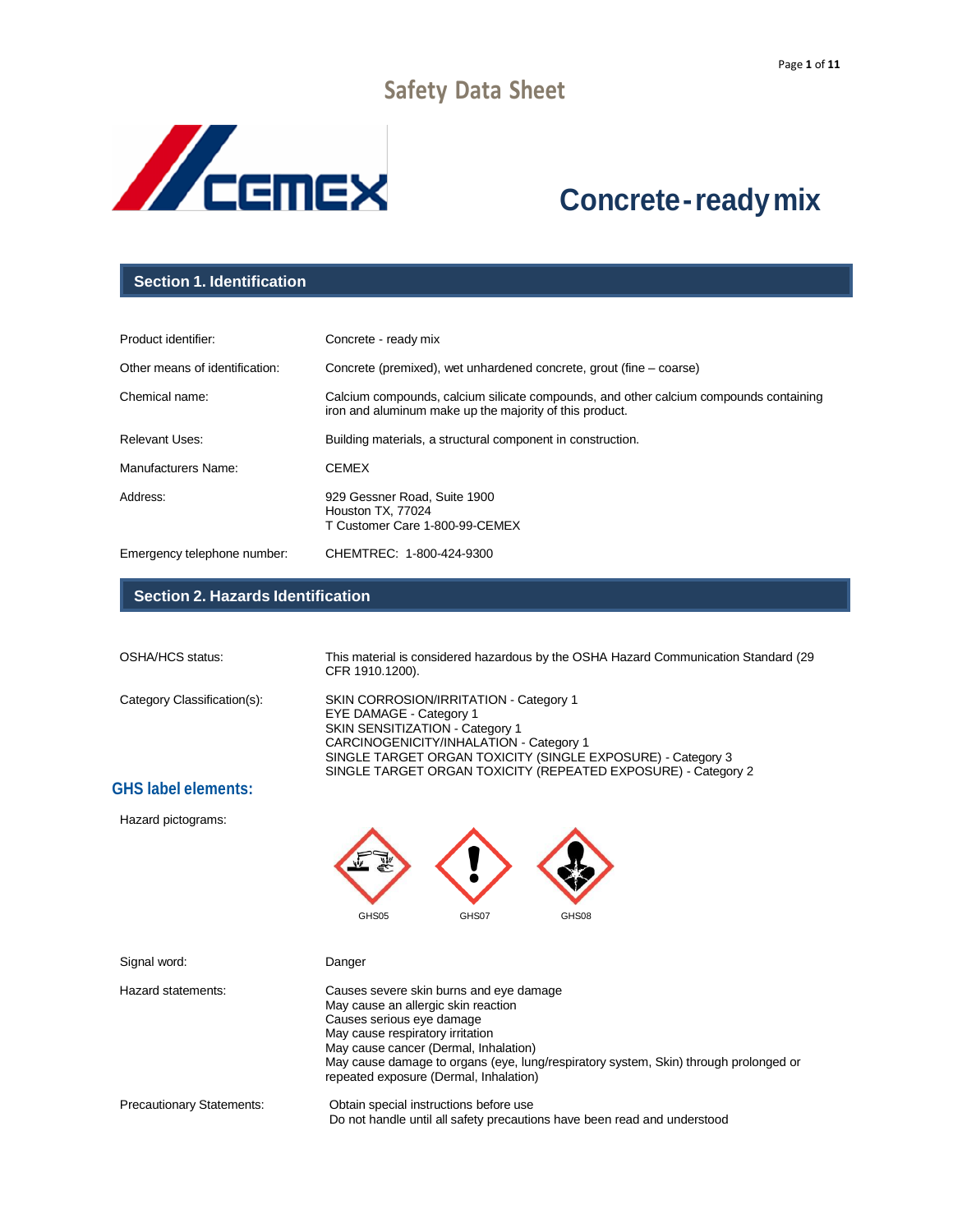|                | Do not breathe dust, spray, mist, fume<br>Avoid breathing dust, spray, mist, fume<br>Wash clothing, hands, forearms and face thoroughly after handling<br>Use only outdoors or in a well-ventilated area<br>Contaminated work clothing must not be allowed out of the workplace<br>Wear eye protection, protective clothing, protective gloves<br>If swallowed: rinse mouth. Do NOT induce vomiting<br>If on skin: Wash with plenty of soap and water<br>If on skin (or hair): Take off immediately all contaminated clothing. Rinse skin with<br>water/shower<br>If inhaled: Remove person to fresh air and keep comfortable for breathing<br>If in eyes: Rinse cautiously with water for several minutes. Remove contact lenses, if present<br>and easy to do. Continue rinsing<br>If exposed or concerned: Get medical advice/attention<br>Immediately call a POISON CENTER<br>Call a poison center if you feel unwell<br>Get medical advice/attention if you feel unwell<br>Specific treatment (see Section 4 on this label)<br>If skin irritation or rash occurs: Get medical advice/attention<br>Take off contaminated clothing and wash it before reuse<br>Wash contaminated clothing before reuse<br>Store in a well-ventilated place. Keep container tightly closed<br>Store locked up<br>Dispose of contents/container to comply with local/regional/national regulations |
|----------------|-------------------------------------------------------------------------------------------------------------------------------------------------------------------------------------------------------------------------------------------------------------------------------------------------------------------------------------------------------------------------------------------------------------------------------------------------------------------------------------------------------------------------------------------------------------------------------------------------------------------------------------------------------------------------------------------------------------------------------------------------------------------------------------------------------------------------------------------------------------------------------------------------------------------------------------------------------------------------------------------------------------------------------------------------------------------------------------------------------------------------------------------------------------------------------------------------------------------------------------------------------------------------------------------------------------------------------------------------------------------------------------|
|                |                                                                                                                                                                                                                                                                                                                                                                                                                                                                                                                                                                                                                                                                                                                                                                                                                                                                                                                                                                                                                                                                                                                                                                                                                                                                                                                                                                                     |
| Other Hazards: | Trace amounts of naturally occurring chemicals might be detected during chemical<br>analysis. Trace constituents may include insoluble residue, some of which may be free<br>Quartz (crystalline silica), calcium oxide (Also known as lime or quick lime), magnesium<br>oxide, potassium sulfate, sodium sulfate, chromium compounds, and nickel compounds.                                                                                                                                                                                                                                                                                                                                                                                                                                                                                                                                                                                                                                                                                                                                                                                                                                                                                                                                                                                                                        |

#### **Section 3. Composition / Information on Ingredients**

Substance/mixture: Concrete - ready mix - mixture

Chemical name: Calcium compounds; calcium silicates and calcium oxides make up the majority of this product – calcium compounds can contain small amounts or iron and aluminum.

| <b>Ingredient Name</b>                               | % Content    | <b>CAS number</b> |
|------------------------------------------------------|--------------|-------------------|
| <b>Portland Cement</b>                               | $1 - 30$     | 65997-15-1        |
| Aggregates (Limestone/Quartz/Granite/Gravel/Basalts) | $0 - 80$     | <b>NA</b>         |
|                                                      |              |                   |
| Calcium Oxide                                        | $\leq$ 20.85 | 1305-78-8         |
| Amorphous Silica                                     | $\leq 6.55$  | 61790-53-2        |
| Quartz (crystalline silica)                          | $0 - 1.8$    | 14808-60-7        |
| Hexavalent chromium*                                 | $\star$      | 18450-29-9        |

Fly Ash, containing the hazardous ingredients Calcium Oxide and Amorphous Silica listed above, is present as 0 - 35% of the product.

Slag, containing hazardous ingredients Calcium Oxide, Amorphous Silica, and Quartz (crystalline silica) listed above, is present at 0 - 50% of the product.

Any concentration shown as a range is to protect confidentiality or is due to batch variation. Chemical admixtures may be present in ranges of less than 1%. Individual composition of hazardous constituents may vary between types/different mixed designs of ready mix concrete.

\*Hexavalent chromium is included due to dermal sensitivity associated with the component.

There are no additional ingredients present which, within the current knowledge of the supplier and in the concentrations applicable, are classified as hazardous to health or the environment and hence require reporting in this section.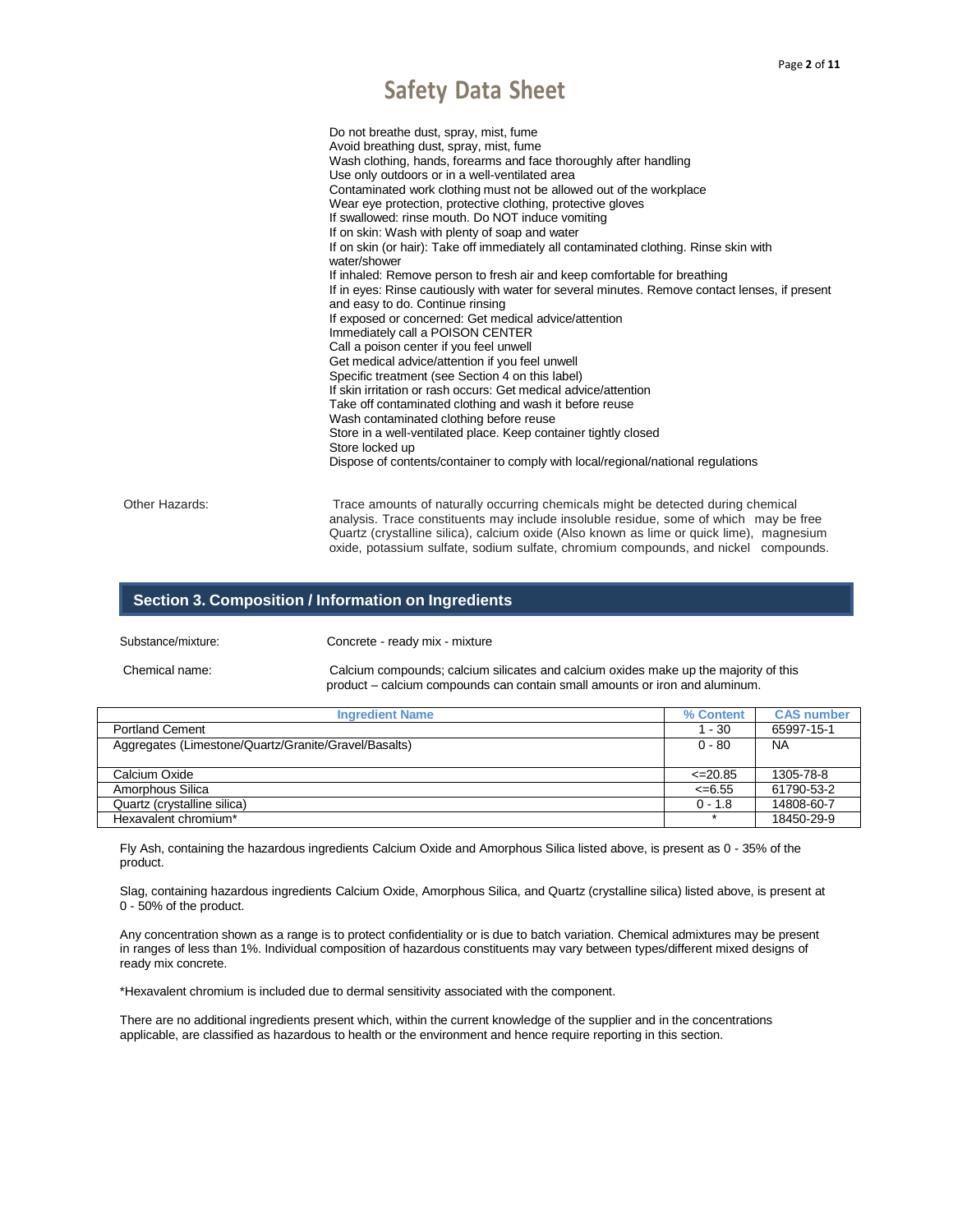### **Description of necessary first aid measures:**

| General:      | Ensure that medical personnel are aware of the material(s) involved and take precautions to<br>protect themselves.                                                                                                                                                                                                                                                                                                                                                                                                                                                                                                                                                                                                                                                                                                                                                               |
|---------------|----------------------------------------------------------------------------------------------------------------------------------------------------------------------------------------------------------------------------------------------------------------------------------------------------------------------------------------------------------------------------------------------------------------------------------------------------------------------------------------------------------------------------------------------------------------------------------------------------------------------------------------------------------------------------------------------------------------------------------------------------------------------------------------------------------------------------------------------------------------------------------|
| Eye contact:  | Get medical attention immediately. Call a poison center or physician. Immediately flush eyes<br>with plenty of water, occasionally lifting the upper and lower eyelids. Check for and remove<br>any contact lenses. Continue to rinse for at least 15 minutes. Chemical burns must be treated<br>promptly by a physician.                                                                                                                                                                                                                                                                                                                                                                                                                                                                                                                                                        |
| Inhalation:   | Seek medical help if coughing or other symptoms persist. Inhalation of large amounts of<br>Concrete - ready mix requires immediate medical attention. Call a poison center or physician.<br>Remove victim to fresh air and keep at rest in a position comfortable for breathing. If the<br>individual is not breathing, if breathing is irregular or if respiratory arrest occurs, provide<br>artificial respiration or oxygen by trained personnel. It may be dangerous to the person<br>providing aid to give mouth-to-mouth resuscitation. If unconscious, place in recovery position<br>and get medical attention immediately. Maintain an open airway.                                                                                                                                                                                                                      |
| Skin contact: | Get medical attention immediately. Immediately wash thoroughly with lukewarm, gently<br>flowing water and non-abrasive pH neutral soap. Seek medical attention for rashes, burns,<br>irritation, dermatitis and prolonged unprotected exposures to wet Concrete - ready mix,<br>Concrete - ready mix mixtures or liquids from wet Concrete - ready mix. Burns should be<br>treated as caustic burns. Heavy exposure to dried Concrete - ready mix dust caused by<br>cutting and grinding, wet concrete or associated water requires prompt attention. Quickly<br>remove contaminated clothing, shoes, and leather goods such as watchbands and belts.<br>Quickly and gently blot or brush away excess Concrete - ready mix.                                                                                                                                                      |
| Ingestion:    | Get medical attention immediately. Call a poison center or physician. Have victim rinse mouth<br>thoroughly with water. DO NOT INDUCE VOMITING unless directed to do so by medical<br>personnel. Remove victim to fresh air and keep at rest in a position comfortable for breathing.<br>If material has been swallowed and the exposed person is conscious, give small quantities of<br>water to drink. Have victim drink 60 to 240 mL (2 to 8 oz.) of water. Stop giving water if the<br>exposed person feels sick as vomiting may be dangerous. If vomiting occurs, the head should<br>be kept low so that vomit does not enter the lungs. Chemical burns must be treated<br>promptly by a physician. Never give anything by mouth to an unconscious person. If<br>unconscious, place in recovery position and get medical attention immediately. Maintain an<br>open airway. |

## **Potential symptoms and effects from acute exposures (delayed or immediate):**

| Eye contact:  | Causes serious eye damage.                                                                                                                                                                                                                                                                   |
|---------------|----------------------------------------------------------------------------------------------------------------------------------------------------------------------------------------------------------------------------------------------------------------------------------------------|
| Inhalation:   | May cause respiratory irritation.                                                                                                                                                                                                                                                            |
| Skin contact: | Causes severe burns. Discomfort or pain cannot be relied upon to alert a person to a serious<br>injury. You may not feel pain or the severity of the burn until hours after the exposure.<br>Chemical burns must be treated promptly by a physician. May cause an allergic skin<br>reaction. |
| Ingestion:    | Not expected to be a significant route of entry. May cause burns to mouth, throat and<br>stomach.                                                                                                                                                                                            |

## **Potential symptoms and effects from over-exposures:**

| Eye contact:  | Adverse symptoms may include the following: pain, watering and redness                                                                             |
|---------------|----------------------------------------------------------------------------------------------------------------------------------------------------|
| Inhalation:   | Adverse symptoms may include the following: respiratory tract irritation and coughing                                                              |
| Skin contact: | Adverse symptoms may include the following: pain or irritation, redness and blistering may<br>occur, skin burns, ulceration and necrosis may occur |
| Ingestion:    | Adverse symptoms may include the following: stomach pains                                                                                          |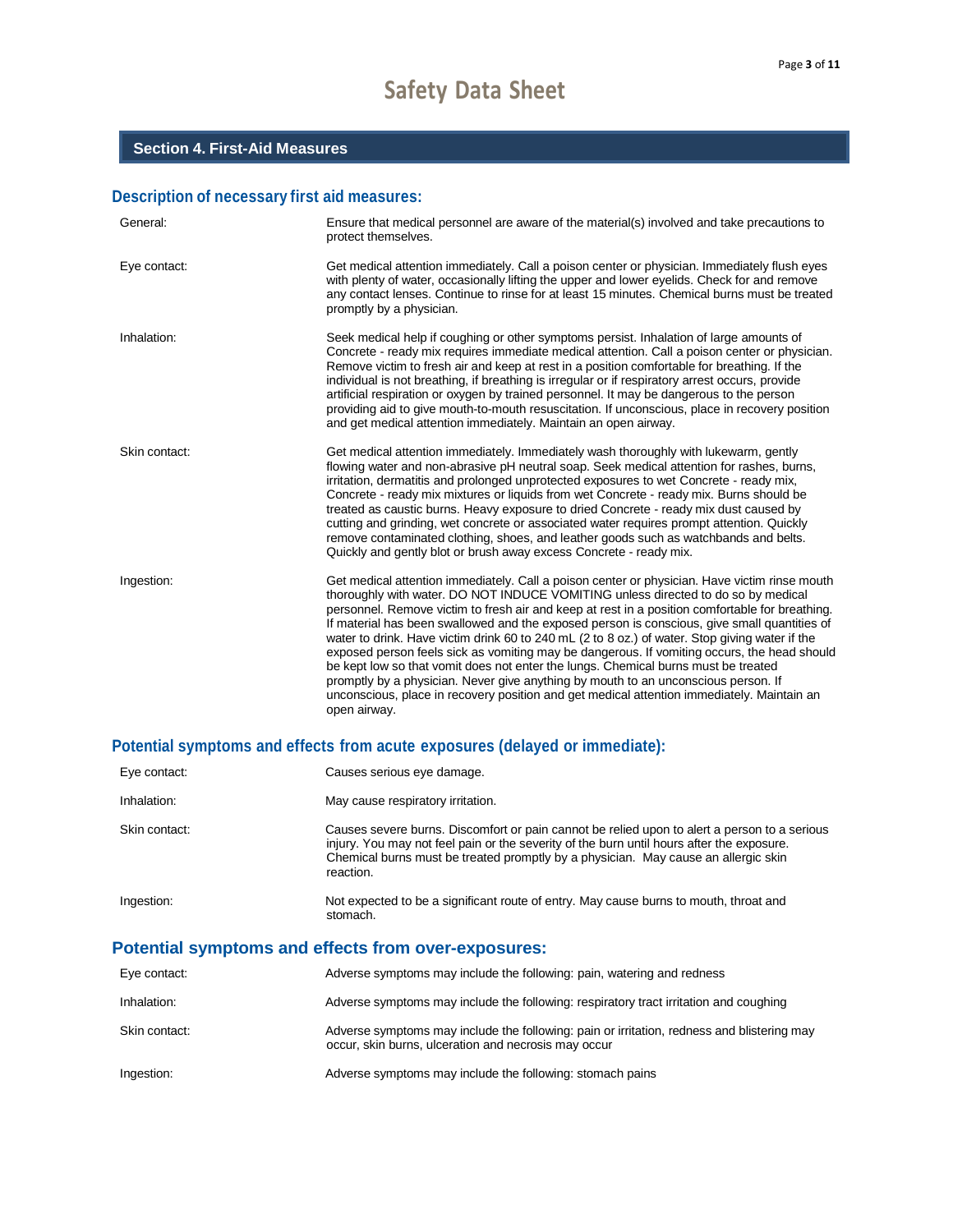#### **Recommendations for immediate medical attention / treatment:**

| If large quantities have been<br>Ingested or inhaled: | Seek medical attention and contact poison treatment specialist immediately.                                                                                                                                                                                         |
|-------------------------------------------------------|---------------------------------------------------------------------------------------------------------------------------------------------------------------------------------------------------------------------------------------------------------------------|
| Notes to physician:                                   | Treat symptomatically.                                                                                                                                                                                                                                              |
| Protection of first-aiders:                           | No action shall be taken involving any personal risk or without suitable training. It may be<br>dangerous to the person providing aid to give mouth-to-mouth resuscitation. Wash<br>contaminated clothing thoroughly with water before removing it, or wear gloves. |

#### **Section 5. Fire-fighting Measures**

#### **Extinguishing media**

| Suitable extinguishing media:                  | Non-flammable. Use an extinguishing agent suitable for the surrounding fire.             |
|------------------------------------------------|------------------------------------------------------------------------------------------|
| Specific hazards arising from<br>the chemical: | No specific fire or explosion hazard.                                                    |
| Hazardous thermal decomposition                | Decomposition products may include the following materials: carbon dioxide, carbon       |
| products:                                      | monoxide, sulfur oxides and metal oxide/oxides products:                                 |
| Special protective actions for                 | Evacuate area. Fight fire with normal precautions from a reasonable distance. Move       |
| firefighters:                                  | containers from fire area if this can be done without risk.                              |
| Special protective equipment                   | Positive pressure self-contained breathing apparatus (SCBA) and structural firefighters' |
| for fire-fighters:                             | protective clothing will provide adequate protection.                                    |

#### **Section 6. Accidental Release Measures**

#### **Personal precautions, protective equipment and emergency procedures**

No action shall be taken involving any personal risk or without suitable training. Wear appropriate respirator when ventilation is *inadequate. Put on appropriate personal protective equipment. For personal protective clothing requirements, please see Section 8.*

| For non-emergency personnel: | Personnel involved with the handling of wet unhardened concrete should take steps to avoid<br>contact with the eyes and skin, through the use of gloves and suitable clothing as described<br>in Section 8. Silica-containing respirable dust particles may be generated by crushing,<br>cutting, grinding, or drilling hardened concrete or concrete products, and should always be<br>avoided. Follow protective controls defined in Section 8 when handling these products.<br>When cutting, grinding, crushing or drilling hardened concrete, use local exhaust or general<br>dilution ventilation or other suppression methods to maintain dust levels below exposure<br>limits. |  |
|------------------------------|---------------------------------------------------------------------------------------------------------------------------------------------------------------------------------------------------------------------------------------------------------------------------------------------------------------------------------------------------------------------------------------------------------------------------------------------------------------------------------------------------------------------------------------------------------------------------------------------------------------------------------------------------------------------------------------|--|
| For emergency responders:    | For personal protective clothing and equipment requirements, please see Section 8.                                                                                                                                                                                                                                                                                                                                                                                                                                                                                                                                                                                                    |  |
| Environmental precautions:   | Wet unhardened concrete should be Salvaged or allowed to harden and disposed. Do not<br>wash concrete down sewage and drainage systems or into bodies of water (e.g. lakes,<br>streams, wetlands, etc.).                                                                                                                                                                                                                                                                                                                                                                                                                                                                              |  |

#### **Methods and materials for containment and cleaning up**

Small and large spills: Place spilled material into a contained area and allow wet unhardened concrete to harden and dispose in a landfill as common solid waste. Follow applicable Federal, State, and local regulations for disposal. Uncontaminated ready mixed concrete is neither a listed nor a characteristic hazardous waste under designations by the USEPA or USDOT. USDOT Class: Uncontaminated ready mixed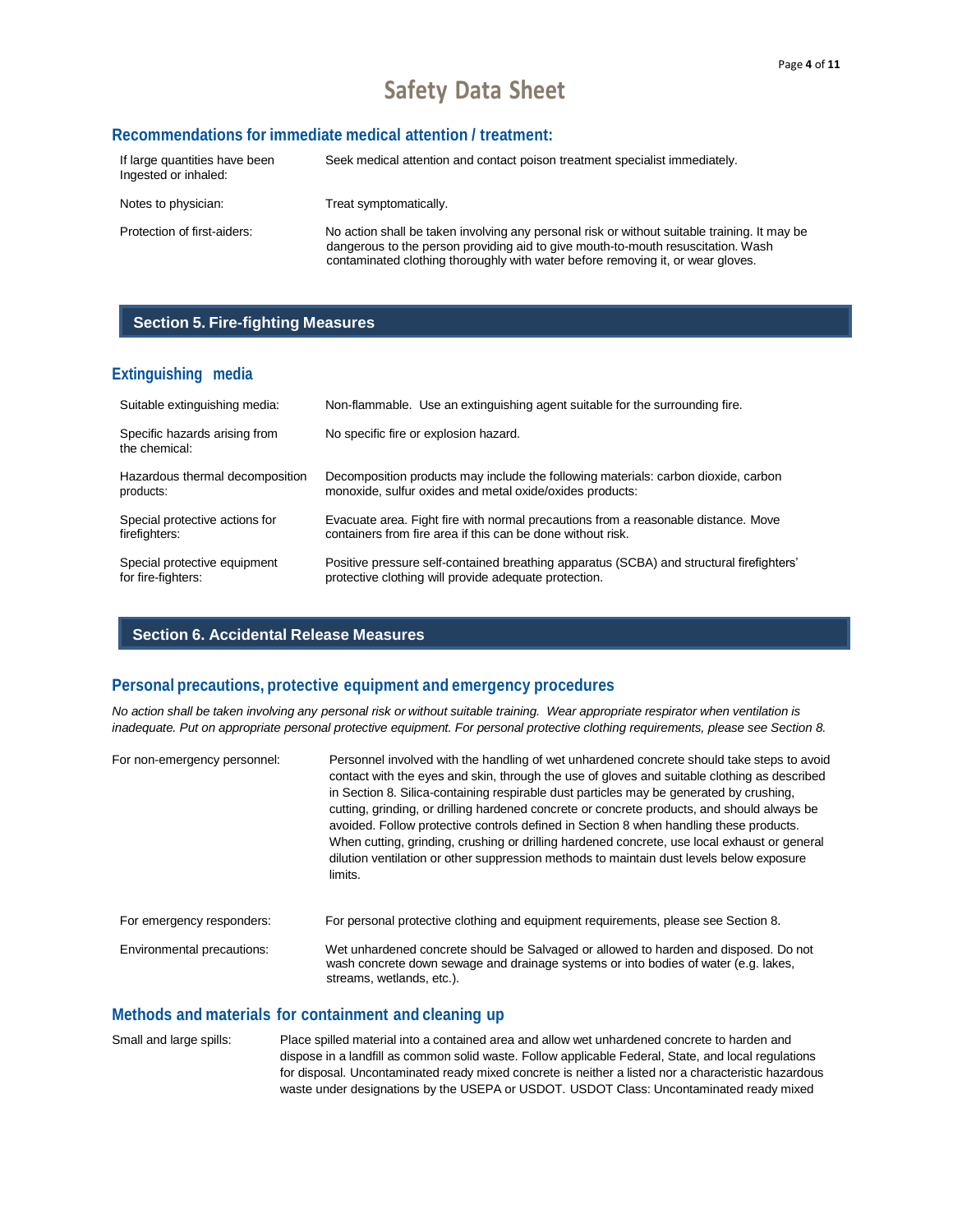concrete does not meet any hazardous material class definition found in Title 49 Code of Federal Regulations Part 173.

### **Section 7. Handling and Storage**

## **Precautions for safe handling**

| Protective measures:                       | Put on appropriate personal protective equipment (see Section 8). Persons with a history of<br>skin sensitization problems should not be employed in any process in which this product is<br>used. Avoid exposure by obtaining and following special instructions before use. Do not<br>handle until all safety precautions have been read and understood. Do not get in eyes or on<br>skin or clothing. Do not breathe dust. Do not ingest. Use only with adequate ventilation. Wear<br>appropriate respirator when ventilation is inadequate. |
|--------------------------------------------|-------------------------------------------------------------------------------------------------------------------------------------------------------------------------------------------------------------------------------------------------------------------------------------------------------------------------------------------------------------------------------------------------------------------------------------------------------------------------------------------------------------------------------------------------|
| Advice on general<br>occupational hygiene: | Eating, drinking and smoking should be prohibited in areas where this material is handled,<br>stored and processed. Workers should wash hands and face before eating, drinking and<br>smoking.                                                                                                                                                                                                                                                                                                                                                  |
| Conditions for safe storage:               | Store and handle in accordance with all current regulations and standards. Keep separated<br>from incompatible substances.                                                                                                                                                                                                                                                                                                                                                                                                                      |

## **Section 8. Exposure Controls / Personal Protection**

## **OccupationalExposure Limits**

| Ingredient name                | <b>Exposure limits</b>                                                                               |
|--------------------------------|------------------------------------------------------------------------------------------------------|
|                                | ACGIH TLV (United States, 3/2012).<br>TWA: 1 mg/m <sup>3</sup> 8 hours. Form: Respirable             |
|                                | NIOSH REL (United States, 6/2009).                                                                   |
| <b>Portland Cement Clinker</b> | TWA: 5 mg/m <sup>3</sup> 10 hours. Form: Respirable<br>TWA: 10 mg/m3 10 hours. Form: Total           |
|                                | OSHA PEL (United States, 6/2010).                                                                    |
|                                | TWA: 5 mg/m <sup>3</sup> 8 hours. Form: Respirable<br>TWA: 15 mg/m <sup>3</sup> 8 hours. Form: Total |
|                                | ACGIH TLV (United States, 3/2012).                                                                   |
|                                | TWA: 0.025 mg/m <sup>3</sup> 8 hours. Form: Respirable                                               |
|                                | NIOSH REL (United States, 6/2009).                                                                   |
| Quartz (crystalline silica)    | TWA: 0.05 mg/m <sup>3</sup> 8 hours. Form: Respirable                                                |
|                                | OSHA PEL Z-3 (United States, 9/2005).                                                                |
|                                | TWA: $10\text{mg/m}^3$ divided by %SiO2 + 2: Respirable                                              |
|                                | TWA: $30mg/m3$ divided by %SiO2 + 2: Total                                                           |
|                                | ACGIH TLV (United States, 3/2012).                                                                   |
|                                | TWA: 10 mg/m <sup>3</sup> 8 hours. Form: Total                                                       |
|                                | NIOSH REL (United States, 6/2009).                                                                   |
| Limestone                      | TWA: 5 mg/m <sup>3</sup> 10 hours. Form: Respirable                                                  |
|                                | TWA: 10 mg/m <sup>3</sup> 10 hours. Form: Total Dust                                                 |
|                                | OSHA PEL (United States, 6/2010).                                                                    |
|                                | TWA: 5 mg/m <sup>3</sup> 8 hours. Form: Respirable                                                   |
|                                | TWA: 15 mg/m <sup>3</sup> 8 hours. Form: Total dust                                                  |
| Gypsum                         | ACGIH TLV (United States, 3/2012)<br>TWA: 10 mg/m <sup>3</sup> 8 hours. Form: Respirable             |
|                                |                                                                                                      |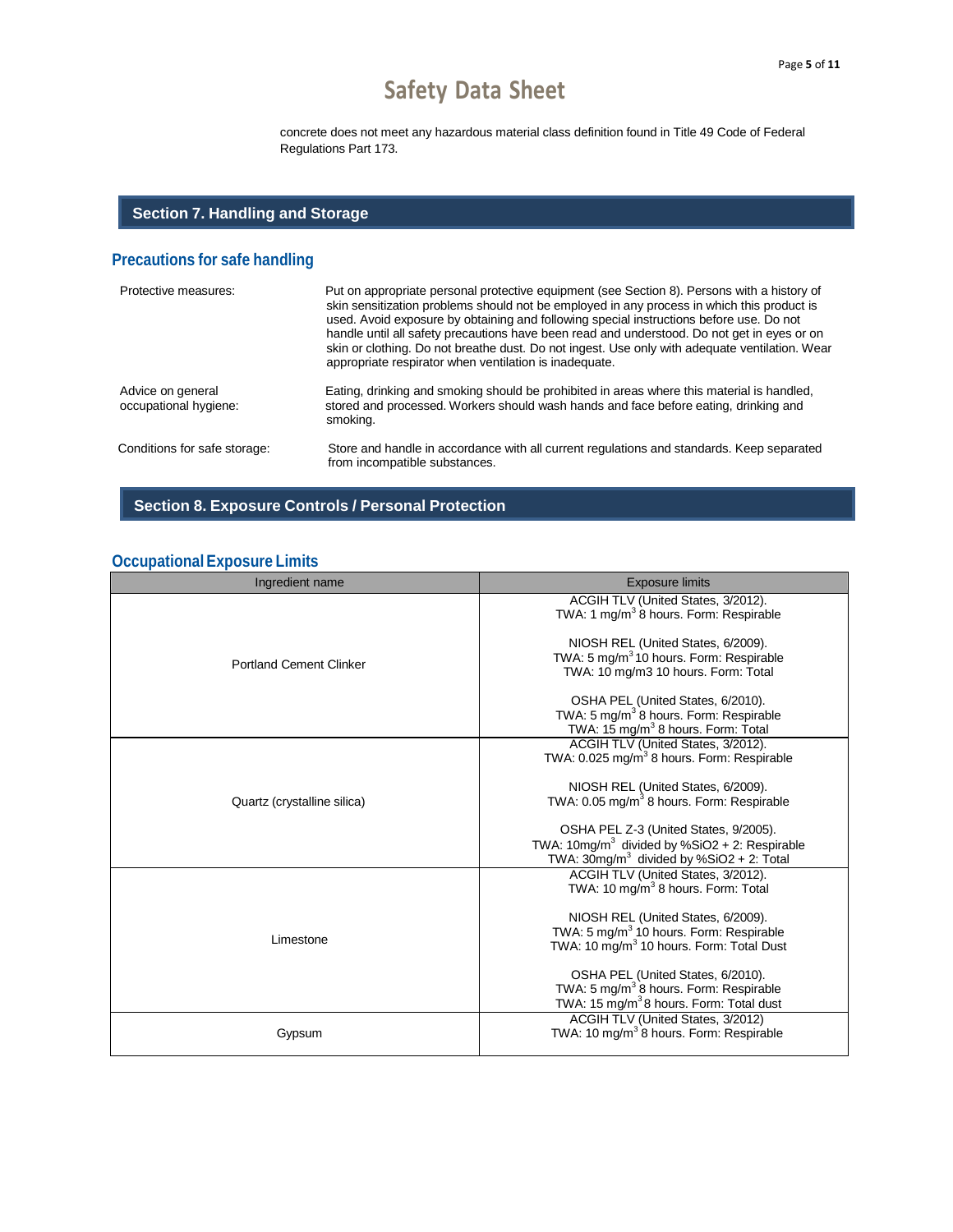|                                                   | NIOSH REL (United States, 6/2009)                                     |
|---------------------------------------------------|-----------------------------------------------------------------------|
|                                                   | TWA 5 mg/m <sup>3</sup> 8 hours. Form: Respirable                     |
|                                                   | TWA 10 mg/m <sup>3</sup> 8 hours. Form: Total                         |
|                                                   |                                                                       |
|                                                   | OSHA PEL Z-1 (United States, 2/2006)                                  |
|                                                   | TWA 5 mg/m <sup>3</sup> 8 hours. Form: Respirable                     |
|                                                   | TWA 15 mg/m <sup>3</sup> 8 hours. Form: Total                         |
|                                                   | ACGIH TLV (United States, 3/2012)                                     |
|                                                   | TWA: $2 \text{ mg/m}^3$ 8 hours.                                      |
|                                                   |                                                                       |
|                                                   |                                                                       |
| Calcium Oxide                                     | NIOSH REL (United States, 6/2009)<br>TWA 2 mg/m <sup>3</sup> 8 hours. |
|                                                   |                                                                       |
|                                                   |                                                                       |
|                                                   | OSHA PEL (United States, 6/2010).                                     |
|                                                   | TWA: 5mg/m <sup>3</sup> 8 hours. Form: Respirable                     |
|                                                   | ACGIH TLV (United States, 3/2012)                                     |
|                                                   | Not Established                                                       |
|                                                   |                                                                       |
|                                                   | NIOSH REL (United States, 6/2009)                                     |
|                                                   | 6 mg/m3 TWA; Appendix C - Supplementary Exposure Limits               |
|                                                   | (Mineral Dusts).                                                      |
| Amorphous Silica                                  |                                                                       |
|                                                   | OSHA PEL Z-1 (United States, 2/2006)                                  |
|                                                   | 20 mppcf, 80 mg/m3/%SiO2 TWA                                          |
|                                                   | (PEL listed under Silica, Amorphous, including natural                |
|                                                   | diatomaceous earth)                                                   |
|                                                   | (3) See Table Z-3.                                                    |
|                                                   | ACGIH TLV (United States, 3/2012)                                     |
|                                                   |                                                                       |
|                                                   | TWA: 3 mg/m <sup>3</sup> 8 hours. Form: Respirable                    |
|                                                   | TWA: 10 mg/m <sup>3</sup> 8 hours. Form: Total dust                   |
| Particulates Not Otherwise Regulated (Total Dust) |                                                                       |
|                                                   | OSHA PEL (United States, 6/2010).                                     |
|                                                   | TWA: 5mg/m <sup>3</sup> 8 hours. Form: Respirable                     |
|                                                   | TWA: 15 mg/m <sup>3</sup> 8 hours. Form: Total dust                   |
|                                                   |                                                                       |

## **Controls**

| Use only with adequate ventilation. If user operations generate dust, use process enclosures,<br>local exhaust ventilation or other engineering controls to keep worker exposure to airborne<br>contaminants below any recommended or statutory limits.                                                                                    |
|--------------------------------------------------------------------------------------------------------------------------------------------------------------------------------------------------------------------------------------------------------------------------------------------------------------------------------------------|
| Emissions from ventilation or work process equipment should be checked to ensure they<br>comply with the requirements of environmental protection legislation.                                                                                                                                                                             |
|                                                                                                                                                                                                                                                                                                                                            |
| Clean water should always be readily available for skin and (emergency) eye washing.<br>Periodically wash areas contacted by Concrete - ready mix with a pH neutral soap and clean,<br>uncontaminated water. If clothing becomes saturated with Concrete - ready mix, garments<br>should be removed and replaced with clean, dry clothing. |
| Remove protective equipment and saturated clothing before entering eating areas.                                                                                                                                                                                                                                                           |
|                                                                                                                                                                                                                                                                                                                                            |
| To prevent eye contact, wear safety glasses with side shields, safety goggles or face shields<br>when handling dust or wet Concrete - ready mix. Wearing contact lenses when working with<br>Concrete - ready mix is not recommended.                                                                                                      |
| Use impervious, waterproof, and alkali-resistant gloves. Do not rely on barrier creams in place<br>of impervious gloves. Do not get Concrete - ready mix inside gloves. Recommended material:<br><b>Nitrile®</b>                                                                                                                           |
| Use impervious, waterproof, abrasion and alkali-resistant boots and protective long-sleeved<br>and long- legged clothing to protect the skin from contact with wet Concrete - ready mix. To<br>reduce foot and ankle exposure, wear impervious boots that are high enough to prevent                                                       |
|                                                                                                                                                                                                                                                                                                                                            |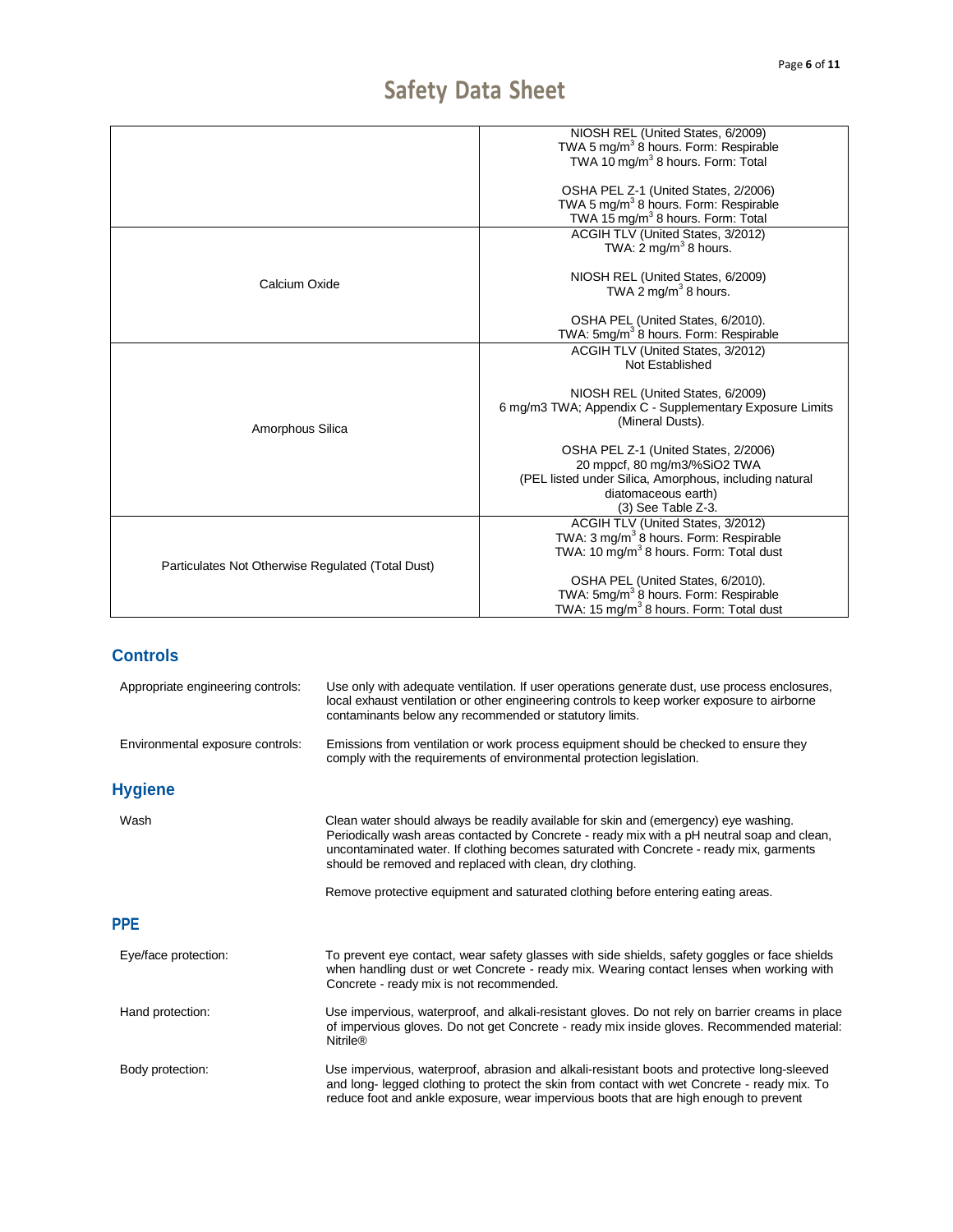Concrete - ready mix from getting inside them. Do not get Concrete - ready mix inside boots, shoes, or gloves. Remove clothing and protective equipment that becomes saturated with Concrete - ready mix and immediately wash exposed areas of the body.

Other skin protection: Appropriate footwear and any additional skin protection measures should be selected based on the task being performed and the risks involved. Footwear and other gear to protect the skin should be approved by a specialist before handling this product.

Respiratory protection: Use a properly fitted, particulate filter respirator complying with an approved standard if a risk assessment indicates this is necessary. Respirator selection must be based on known or anticipated exposure levels, the hazards of the product and the safe working limits of the selected respirator. (See OSHA Respiratory Protection Standard 29 CFR 1910.134)

#### **Section 9. Physical and Chemical Properties**

| <b>Physical State:</b>     | Suspended Solid [paste].               | Lower and upper explosive (flammable) limits: | Not applicable. |
|----------------------------|----------------------------------------|-----------------------------------------------|-----------------|
| Color:                     | Gray or white.                         | Vapor pressure:                               | Not applicable. |
| Odor:                      | Odorless.                              | Vapor density:                                | Not applicable. |
| Odor threshold:            | Not available.                         | Relative density:                             | 2.2 to 2.6      |
| pH (in water):             | 12 - 13                                | Solubility:                                   | Not applicable. |
| Melting point:             | Not available.                         | Solubility in water:                          | Not applicable. |
| Boiling point:             | $>1000^{\circ}$ C ( $>1832^{\circ}$ F) | Partition coefficient: n-octanol/water:       | Not applicable. |
| Flash point:               | Not flammable. Not combustible.        | Auto-ignition temperature:                    | Not applicable. |
| Burning time:              | Not available.                         | Decomposition temperature:                    | Not available.  |
| Burning rate:              | Not available.                         | SADT:                                         | Not available.  |
| Evaporation rate:          | Not applicable.                        | Viscosity:                                    | Not applicable. |
| Flammability (solid, gas): | Not applicable.                        |                                               |                 |

#### **Section 10. Stability and Reactivity**

| Reactivity:                         | Reacts slowly with water forming hydrated compounds, releasing heat and producing a strong<br>alkaline solution until reaction is substantially complete.                                                                                                                                                                                                                                                                                                                                                                                                                                                                                                                                                                                                                                                                                                                                                                                                  |  |
|-------------------------------------|------------------------------------------------------------------------------------------------------------------------------------------------------------------------------------------------------------------------------------------------------------------------------------------------------------------------------------------------------------------------------------------------------------------------------------------------------------------------------------------------------------------------------------------------------------------------------------------------------------------------------------------------------------------------------------------------------------------------------------------------------------------------------------------------------------------------------------------------------------------------------------------------------------------------------------------------------------|--|
| Chemical stability:                 | The product is stable.                                                                                                                                                                                                                                                                                                                                                                                                                                                                                                                                                                                                                                                                                                                                                                                                                                                                                                                                     |  |
| Possibility of hazardous reactions: | Under normal conditions of storage and use, hazardous reactions will not occur.                                                                                                                                                                                                                                                                                                                                                                                                                                                                                                                                                                                                                                                                                                                                                                                                                                                                            |  |
| Conditions to avoid:                | No specific data.                                                                                                                                                                                                                                                                                                                                                                                                                                                                                                                                                                                                                                                                                                                                                                                                                                                                                                                                          |  |
| Incompatible materials:             | Reactive or incompatible with the following materials: oxidizing materials, acids, aluminum<br>and ammonium salt. Portland Concrete - ready mix is highly alkaline and will react with acids<br>to produce a violent, heat-generating reaction. Toxic gases or vapors may be given off<br>depending on the acid involved. Reacts with acids, aluminum metals and ammonium salts.<br>Aluminum powder and other alkali and alkaline earth elements will react in wet mortar or<br>concrete, liberating hydrogen gas. Limestone ignites on contact with fluorine and is<br>incompatible with acids, alum, ammonium salts, and magnesium. Silica reacts violently with<br>powerful oxidizing agents such as fluorine, boron trifluoride, chlorine trifluoride, manganese<br>trifluoride, and oxygen difluoride yielding possible fire and/or explosions. Silicates dissolve<br>readily in hydrofluoric acid producing a corrosive gas — silicon tetrafluoride. |  |
|                                     | Hazardous decomposition products: Under normal conditions of storage and use, hazardous decomposition products should not be<br>produced.                                                                                                                                                                                                                                                                                                                                                                                                                                                                                                                                                                                                                                                                                                                                                                                                                  |  |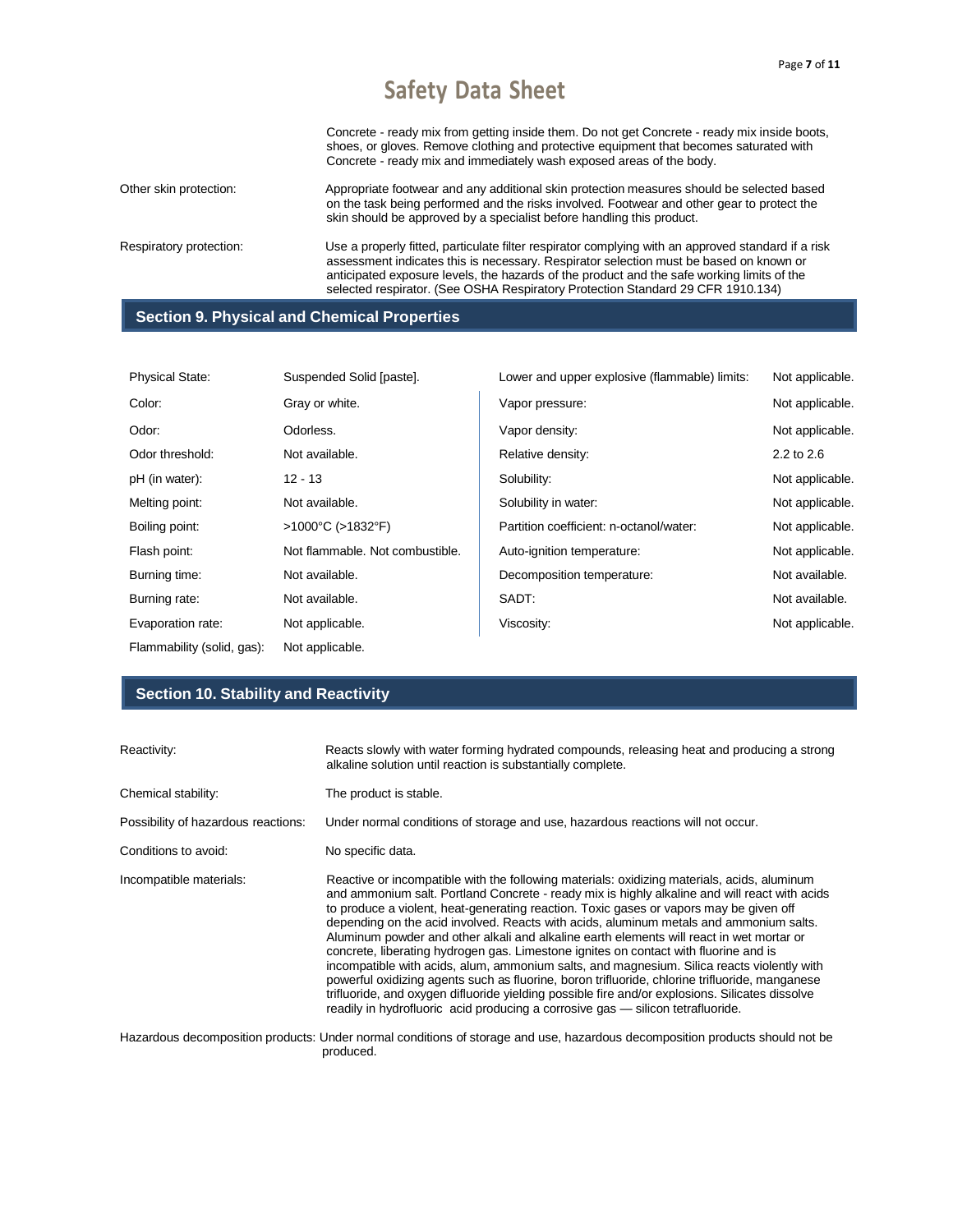## **Section 11. Toxicological Information**

## **Toxicological Effects**

| Acute toxicity:        | Ready Mix Concrete - ready mix LD50/LC50 = Not available                                                                                                                                            |
|------------------------|-----------------------------------------------------------------------------------------------------------------------------------------------------------------------------------------------------|
| Irritation/Corrosion:  | Skin: May cause serious burns in the presence of moisture.<br>Eyes: Causes serious eye damage. May cause burns in the presence of moisture.<br>Respiratory: May cause respiratory tract irritation. |
| Sensitization:         | May cause sensitization due to the potential presence of trace amounts of hexavalent<br>chromium.                                                                                                   |
| Mutagenicity:          | Not classified.                                                                                                                                                                                     |
| Reproductive toxicity: | Not classified.                                                                                                                                                                                     |
| Teratogenicity:        | Not classified.                                                                                                                                                                                     |
| Aspiration hazard:     | Not classified.                                                                                                                                                                                     |

Carcinogenicity Classification:

| Ingredient                     | OSHA | <b>IARC</b> | <b>ACGIH</b> | <b>NTP</b>                      |
|--------------------------------|------|-------------|--------------|---------------------------------|
| <b>Portland Cement Clinker</b> |      |             | A4           |                                 |
| Quartz (crystalline silica)    |      |             | A2           | Known to be a human carcinogen. |

Specific target organ toxicity (single exposure):

| Ingredient                  | Category   | Route of Exposure           | <b>Target Organs</b>           |
|-----------------------------|------------|-----------------------------|--------------------------------|
| Quartz (crystalline silica) | Category 3 | Inhalation                  | Respiratory tract irritation   |
| Calcium Oxide               | Category 3 | Inhalation and skin contact | Eyes, skin, respiratory system |
| Amorphous Silica            | Category 3 | Inhalation                  | Respiratory tract and kidneys  |

Specific target organ toxicity (repeated exposure):

| Ingredient                  | <b>Category</b> | Route of Exposure | <b>Target Organs</b>          |
|-----------------------------|-----------------|-------------------|-------------------------------|
| Quartz (crystalline silica) | Category 2      | Inhalation        | Respiratory tract and kidneys |
| Amorphous Silica            | Category 2      | Inhalation        | Respiratory tract and kidneys |

## **Routes of exposure - Dermal contact, Eye contact, Inhalation, and Ingestion.**

| Potential acute health effects:                                                     | Eye contact: Causes serious eye damage.<br><b>Inhalation:</b> May cause respiratory irritation.<br><b>Skin contact:</b> Causes severe burns. May cause an allergic skin reaction.<br><b>Ingestion:</b> May cause burns to mouth, throat and stomach.                                                                                                                                                                                       |
|-------------------------------------------------------------------------------------|--------------------------------------------------------------------------------------------------------------------------------------------------------------------------------------------------------------------------------------------------------------------------------------------------------------------------------------------------------------------------------------------------------------------------------------------|
| Symptoms related to the<br>physical, chemical and<br>toxicological characteristics: | Eye contact: Adverse symptoms may include the following: pain, watering, redness<br>Inhalation: Adverse symptoms may include the following: respiratory tract irritation, coughing<br><b>Skin contact:</b> Adverse symptoms may include the following: pain or irritation, redness,<br>blistering may occur, skin burns, ulcerations and necrosis may occur<br><b>Ingestion:</b> Adverse symptoms may include the following: stomach pains |
| Delayed and immediate<br>effects and also chronic                                   | Short term exposure<br>Potential immediate effects: No known significant effects or critical hazards.                                                                                                                                                                                                                                                                                                                                      |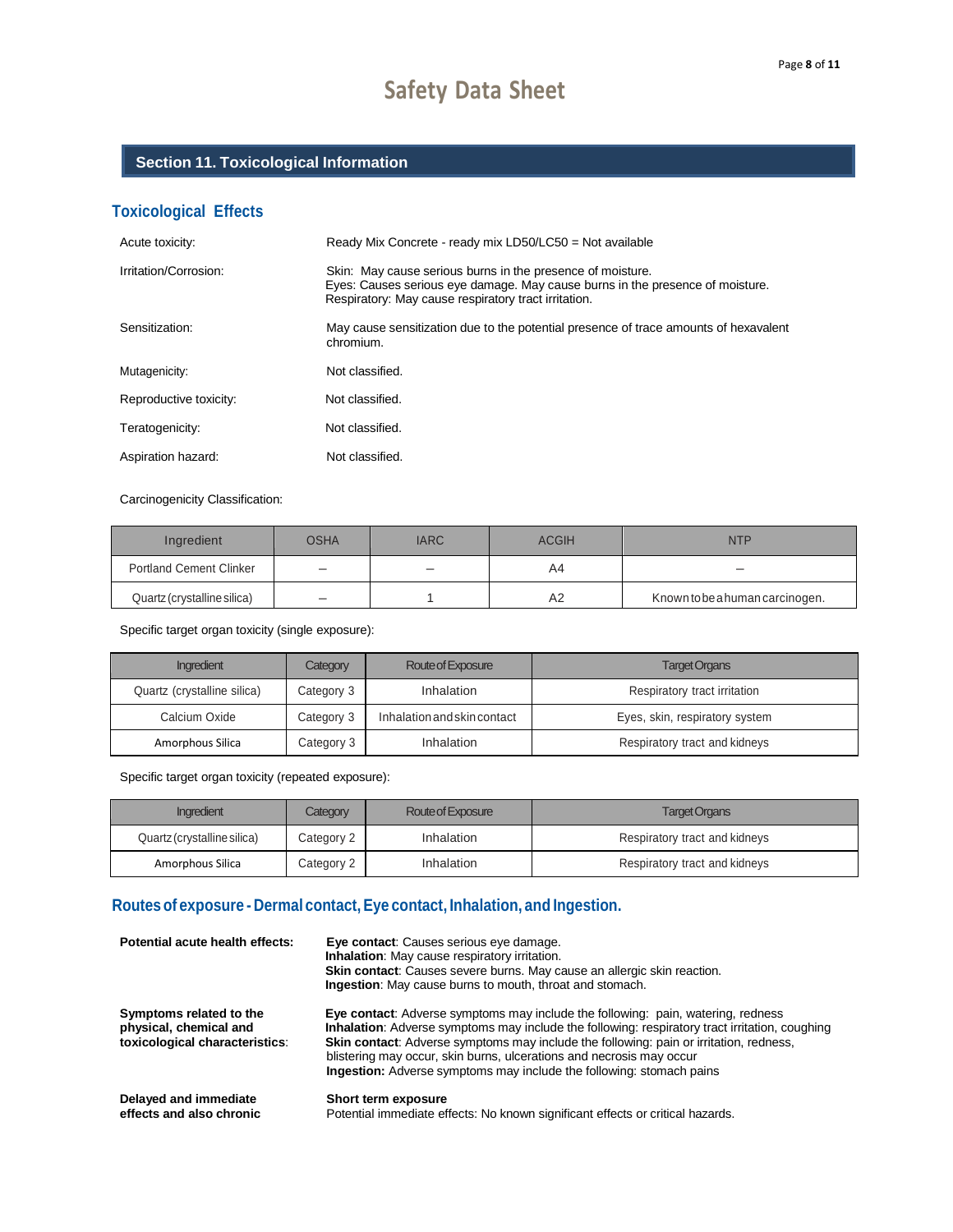| effects from short and long<br>term exposure: | Potential delayed effects: No known significant effects or critical hazards.                                                                                                                                                                                                                                                                                                                                                                                                                        |
|-----------------------------------------------|-----------------------------------------------------------------------------------------------------------------------------------------------------------------------------------------------------------------------------------------------------------------------------------------------------------------------------------------------------------------------------------------------------------------------------------------------------------------------------------------------------|
|                                               | Long term exposure<br>Potential immediate effects: No known significant effects or critical hazards.<br>Potential delayed effects: No known significant effects or critical hazards.                                                                                                                                                                                                                                                                                                                |
| Potential chronic health effects:             | General: Repeated or prolonged inhalation of dust may lead to chronic respiratory irritation. If<br>sensitized to hexavalent chromium, a severe allergic dermal reaction may occur when<br>subsequently exposed to very low levels.                                                                                                                                                                                                                                                                 |
|                                               | <b>Carcinogenicity:</b> Quartz (crystalline silica) is considered a hazard by inhalation. IARC has<br>classified Quartz (crystalline silica) as a Group 1 substance, carcinogenic to humans. This<br>classification is based on the findings of laboratory animal studies (inhalation and<br>implantation) and epidemiology studies that were considered sufficient for carcinogenicity.<br>Excessive exposure to Quartz (crystalline silica) can cause silicosis, a non-cancerous lung<br>disease. |
|                                               | <b>Mutagenicity:</b> No known significant effects or critical hazards.                                                                                                                                                                                                                                                                                                                                                                                                                              |
|                                               | <b>Teratogenicity:</b> No known significant effects or critical hazards.                                                                                                                                                                                                                                                                                                                                                                                                                            |
|                                               | Developmental effects: No known significant effects or critical hazards.                                                                                                                                                                                                                                                                                                                                                                                                                            |
|                                               | <b>Fertility effects:</b> No known significant effects or critical hazards.                                                                                                                                                                                                                                                                                                                                                                                                                         |
| <b>Numerical measures of toxicity:</b>        | There are no data available - acute toxicity estimates.                                                                                                                                                                                                                                                                                                                                                                                                                                             |

## **Section 12. Ecological**

## **Toxicity**

| Persistence and degradability: | There are no data available.                           |
|--------------------------------|--------------------------------------------------------|
| Bioaccumulation potential:     | There are no data available.                           |
| Mobility in soil:              | Soil/water partition coefficient (Koc): Not available. |
| Other adverse effects:         | No known significant effects or critical hazards.      |
| Ecotoxicity:                   | No recognized unusual toxicity to plants or animals    |

#### **Section 13. Disposal Considerations**

Disposal methods: Salvage spilled Concrete - ready mix material where possible. Uncontaminated Concrete ready mix material may be reused. Dispose of waste material in accordance with local, state and federal laws and regulations.

#### **Section 14. Transport Information**

| Special precautions for user:<br>spillage.                                      | Ensure that persons transporting the product know what to do in the event of an accident or |
|---------------------------------------------------------------------------------|---------------------------------------------------------------------------------------------|
| Transport in bulk according<br>to Annex II of MARPOL<br>73/78 and the IBC Code: | Not Regulated.                                                                              |

| <b>Transport Parameters</b> | <b>Classification</b><br>DOT | ט∪ו∨ו         | <b>IATA</b>   |
|-----------------------------|------------------------------|---------------|---------------|
| <b>UN Number</b>            | Not Regulated                | Not Regulated | Not Regulated |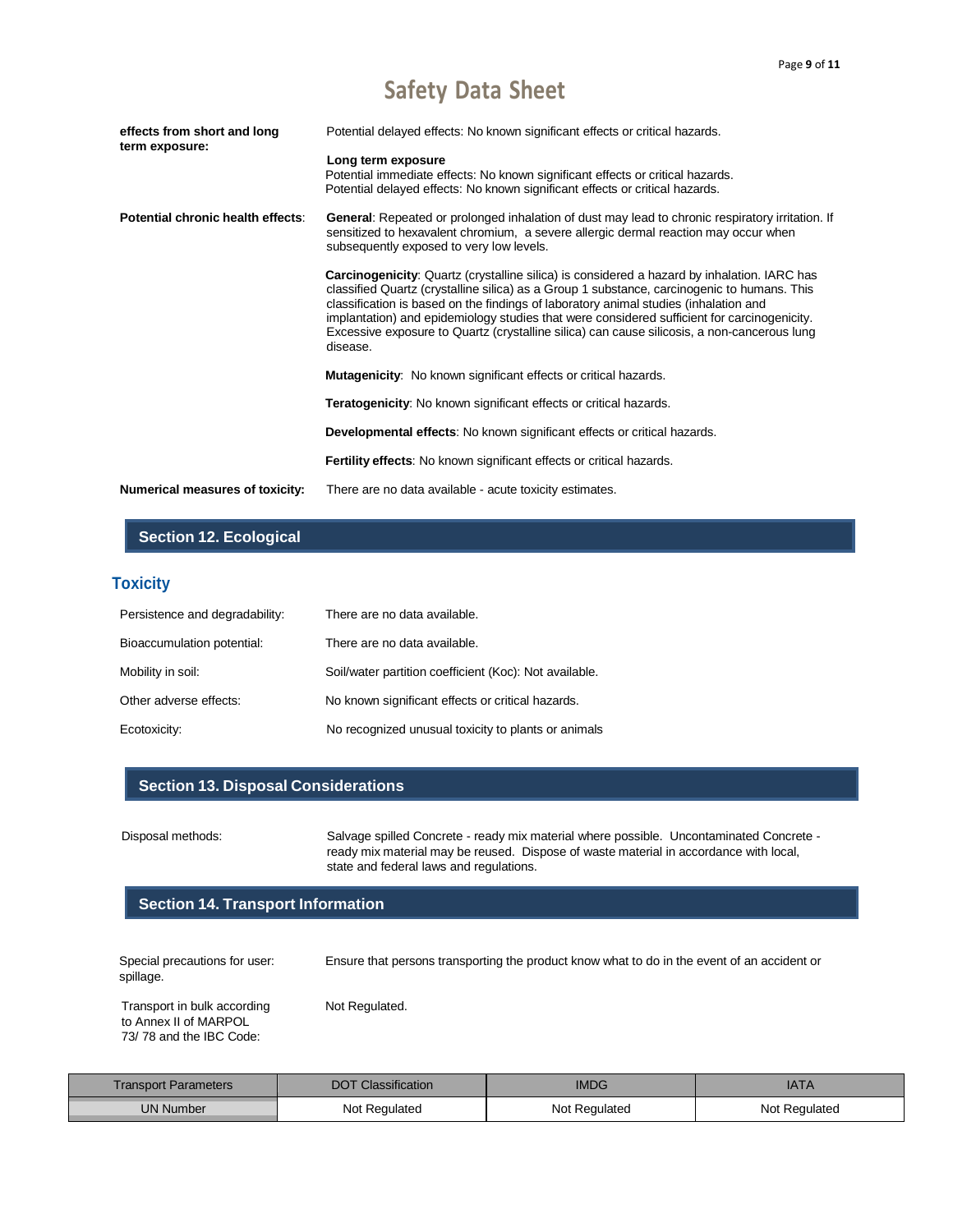| <b>UN Proper Shipping Name</b> |      |      | $\overline{\phantom{0}}$ |
|--------------------------------|------|------|--------------------------|
| <b>Transport Hazard Class</b>  |      |      | -                        |
| Packing Group                  |      |      | -                        |
| <b>Environmental Hazard</b>    | None | None | None                     |
| Additional Information         |      |      |                          |

#### **Section 15. Regulatory Information**

Status under USDOL-OSHA Hazard Communication Rule, 29 CFR 1910.1200 This product is considered a "hazardous chemical" under this regulation, and should be part of any hazard communication program.

Status under CERCLA/SUPERFUND 40 CFR 117 and 302 Not listed.

Hazard Category under SARA(Title III), Sections 311 and 312 This product qualifies as a "hazardous substance" with delayed health effects.

#### Status under SARA (Title III), Section 313

This product does not contain Emergency Planning and Community Right to Know (EPCRA") Section 313 chemicals in excess of the applicable de minimis concentration specified in EPCRA Section 313 Section 372.38(a). Trace amounts of naturally occurring chemicals might be detected during chemical analysis.

Status under TSCA (as of May 1997)

The ingredients of this product are listed on the TSCA inventory or are exempt.

**Status under the Federal Hazardous Substances Act** This product is a "hazardous substance" subject to statutes promulgated under the subject act.

#### Status under California Proposition 65

This product contains up to 0.05 percent of chemicals (trace elements) known to the State of California to cause cancer, birth defects or other reproductive harm. California law requires the manufacturer to give the above warning in the absence of definitive testing to prove that the defined risks do not exist.

#### **State Right to Know:**

*Portland Cement (65997-15-1) U.S. - Idaho - Non-Carcinogenic Toxic Air Pollutants - Acceptable Ambient Concentrations U.S. - New Jersey - Right to Know Hazardous Substance List U.S. - Washington - Permissible Exposure Limits - TWAs*

*Quartz (crystalline silica) (14808-60-7)*

- U.S. Idaho Non-Carcinogenic Toxic Air Pollutants Acceptable Ambient Concentrations
- U.S. New Jersey Right to Know Hazardous Substance List
- U.S. Washington Permissible Exposure Limits TWAs

*Gypsum (7778-18-9)* U.S. - New Jersey - Right to Know Hazardous Substance List

*Limestone (1317-65-3)* U.S. - New Jersey - Right to Know Hazardous Substance List

U.S. - Washington - Permissible Exposure Limits - TWAs

#### **Section 16. Other Information**

#### **ApprovalorRevisionHistory**

Date of issue (mm/dd/yyyy): July 1998 Revision: Revision: April 2011 (Michael Tilton)

Revison: May 2015 - Revised Section(s) per HCS-GHS